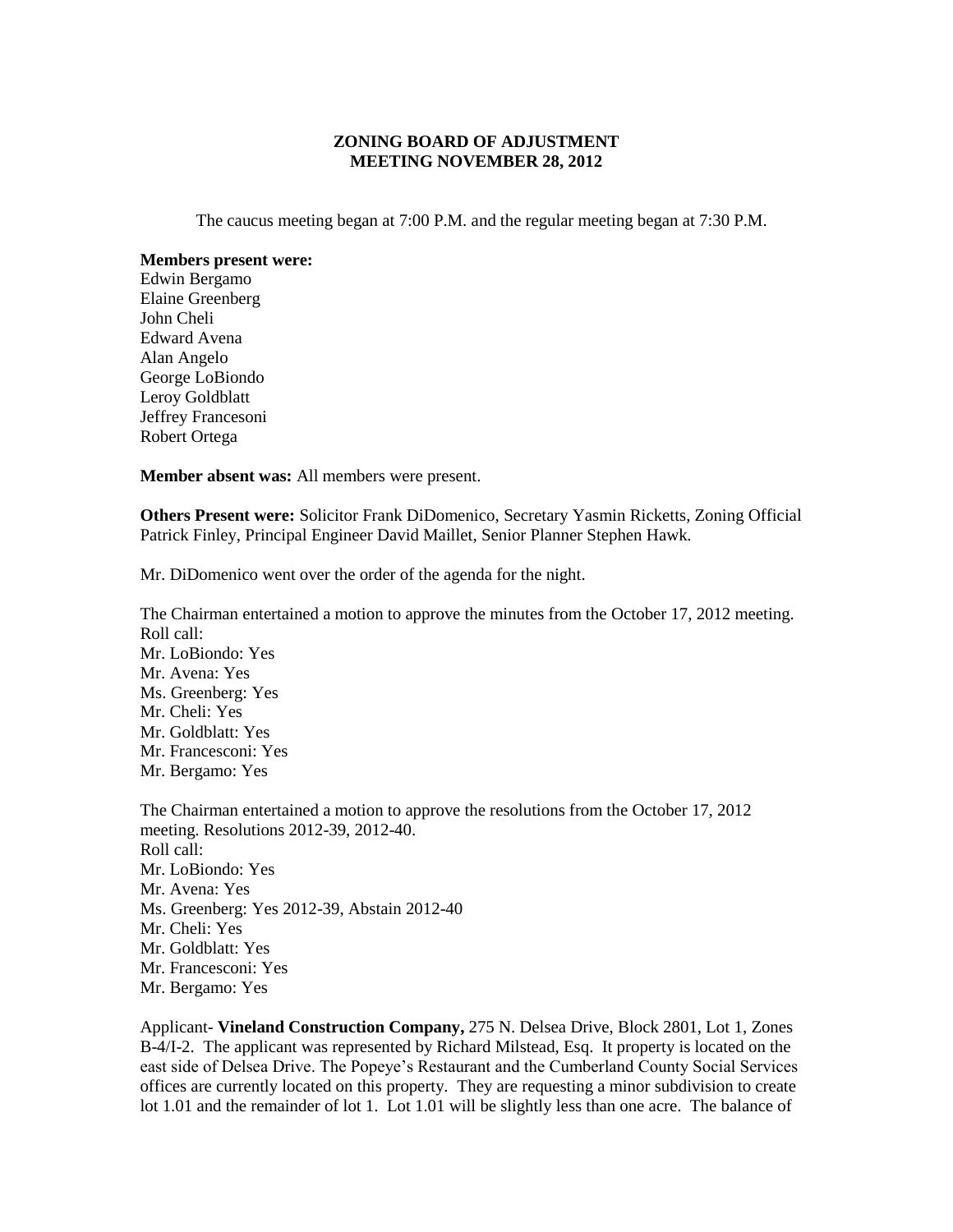the property is approximately seven acres. There are a number of items in the Planning report dated October 24, 2012. This property is on two zones B-4 and I-2. The rear small portion is located in the I-2 zone. Lot 1.01 will be .98 of an acre and have a frontage of 211' on Delsea Drive and depth of 196'. The remainder lot 1 will contain an area of 7.7 acres with a frontage of 104.66' on Delsea Drive and frontage of 342' on Park Avenue. There are two variances that are called out in this application. The property lines as proposed track the present uses. The new property line will represent lot 1.01 will have 43,054 square feet vs. 50,000 square feet required. The lot depth is 197' vs. 250' required. The frontage on Delsea Drive is 104.66' vs. 200' required. The frontage on Park Avenue is 342'. Popeye's and the access driveway establish the dimensions of those lots. The side buffer westerly of the remainder of lot 1, 3' vs. 5' required. The easterly side yard of the remainder lot is 0' vs. 10'. The applicant will comply with the Engineer's report.

Mr. Hawk wanted to know if the 3' buffer variance in the rear was acceptable. He wanted to know if the surveyor went and made sure it was a valid number.

Mr. Milstead stated that it was not confirmed, and he would make sure it is on the perfected plan.

Chairman entertained a motion to close the public hearing. Roll call: Mr. LoBiondo: Yes Mr. Avena: Yes Ms. Greenberg: Yes Mr. Cheli: Yes Mr. Goldblatt: Yes Mr. Francesconi: Yes Mr. Bergamo: Yes Mr. LoBiondo made a motion to approve the application. Roll call: Mr. LoBiondo: Yes Mr. Avena: Yes Ms. Greenberg: Yes Mr. Cheli: Yes

Mr. Goldblatt: Yes

Mr. Francesconi: Yes

Mr. Bergamo: Yes

Application was **granted**.

Applicant- **Boulevard Business Center,** 1200 S. West Blvd 3B, Block 4812, Lot 12.7, Zone I-3. The applicant was represented by Rocco Tedesco, Esq. There are six industrial buildings that have been divided into multiple industrial condominiums. NJ Mentor is interested in leasing one of the units. It is a sizable operation throughout the country with a number of facilities in the state of New Jersey. They provide services to the developmentally disabled including habitation services. Habitation services are training programs for developmentally disabled that occupy their group homes. They will be trained daily living activities. The activities will be cooking, cleaning, grooming, and job training. The facility has received approval from the Division of Developmental Disabilities. It has been approved for a maximum of 36 clients. There will be 14 staff members at a ratio of 3 clients per staff person.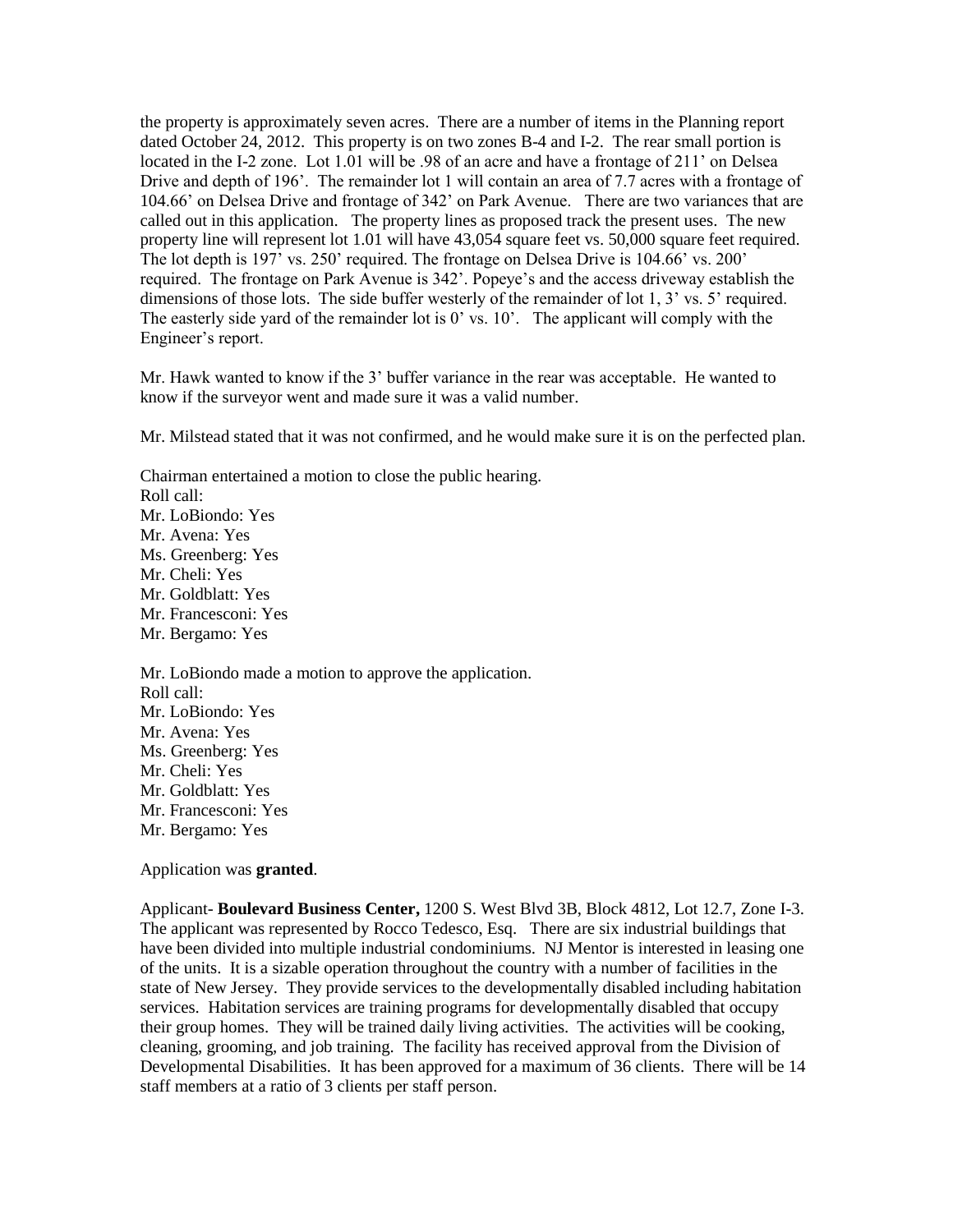Valerie Bailey, Executer Director for New Jersey Mentor, testified on behalf of the application. The policy in the state of New Jersey has been to deinstitutionalize clients to promote growth and integrate them through group homes. They will be teaching them basic living skills and job training. They focus heavily in integrating them into the community. The will rotate by groups into different learning environments. The clients are referred by group homes in the area. The staff will work 8am-5pm on Monday through Friday. The clients are transported by vans with lifts. Their maximum capacity will require nine vans. The best means to drop off and pick up clients will be in the rear of the building. They will stage vans in fifteen minute increments to control the traffic situation. The facility will have two vans at the site during the day, and there will be parking in the rear and front of the building. The clients will be escorted and handed over to an employee. Clients will prepare their own food for the day.

Mrs. Greenberg agrees that these services are needed in the community. She wanted to know if the program accepts clients that are not in group homes. She also wanted to know if they would be spending time outside.

Ms. Bailey explained that they do not take clients from other facilities. Any outside time with the clients will be spent at the park.

Ms. Greenberg wanted to know if noise would be an issue.

Ms. Bailey explained that it has not been an issue at their other sites.

Mr. LoBiondo wanted to know the number of clients per employees.

Ms. Bailey stated that there would be 36 clients and 14 staff.

Mr. Tedesco explained that there will not be any outdoor activities.

Mr. Ortega wanted to know if this was a new program.

Ms. Bailey explained that the company serves 22,000 people, and 500 of them are in NJ.

Chairman entertained a motion to close the public hearing. Roll call: Mr. LoBiondo: Yes Mr. Avena: Yes Mrs. Greenberg: Yes Mr. Cheli: Yes Mr. Goldblatt: Yes Mr. Angelo: Yes Mr. Bergamo: Yes

Mr. Goldblatt made a motion to approve the application. Roll call: Mr. LoBiondo: Yes Mr. Avena: Yes Mrs. Greenberg: Yes Mr. Cheli: Yes Mr. Goldblatt: Yes Mr. Angelo: Yes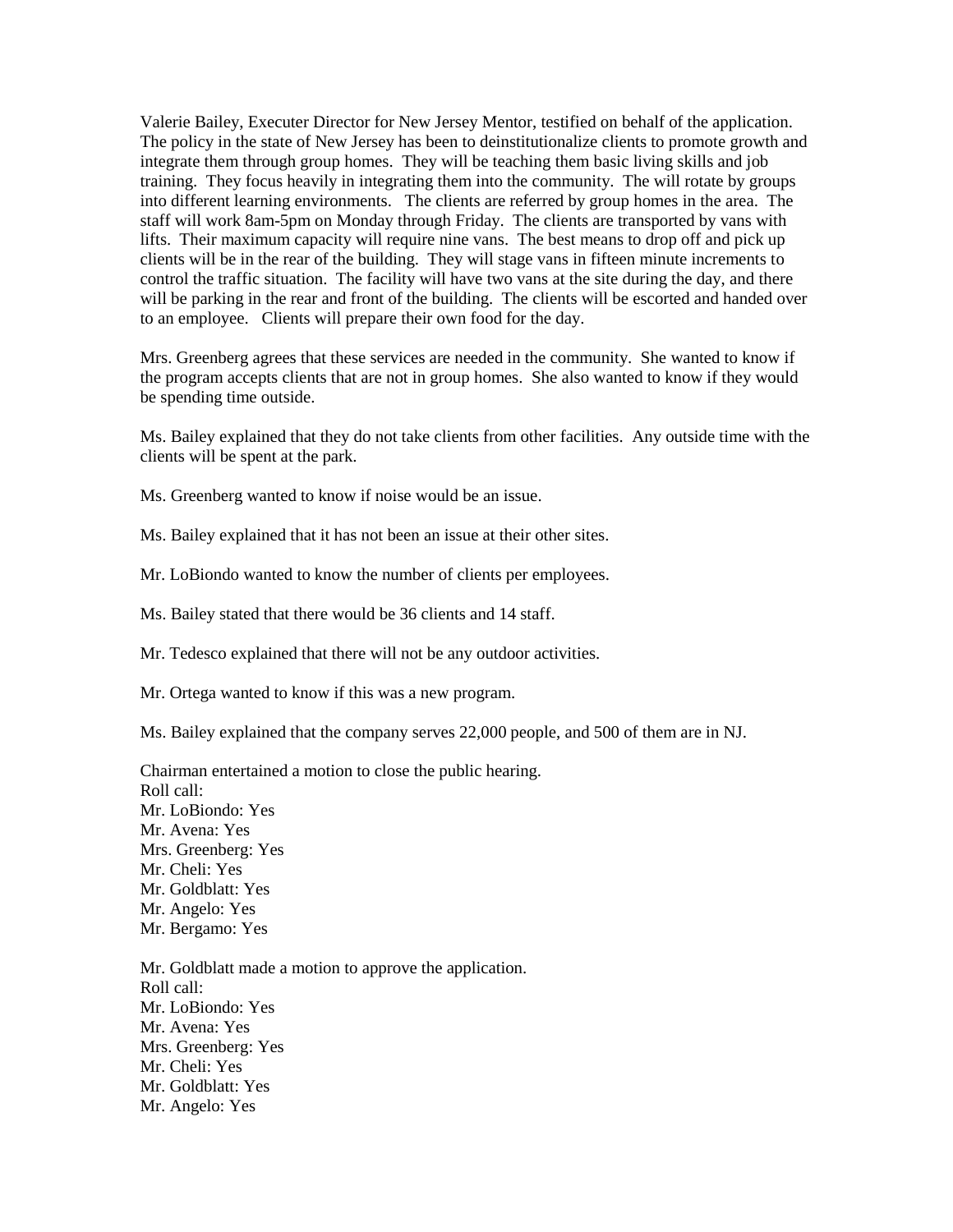## Mr. Bergamo: Yes

Application was **granted**.

Applicant- **Menantico, LLC,** Menantico Road, Block 5204, Lots 3 & 5, Zone R-6. The applicant was represented by Robert Washburn, Esq. The proposal is for a fifteen lot single family subdivision under the cluster option in the R6 zoning district. They are seeking three approvals. The property has 39.6 acres and they are seeking a "D" variance for clustering and a "C" variance to permit the water service. The third variance will be for another "C" variance for 200' of frontage. The concept plan shows fifteen building lots, one draining basin lot, and one open space lot. They are proposing to deed restrict the open space lot for farmland.

Thomas Schaeffer and Steven Nardeli were sworn in to testify.

Mr. Washburn presented plans A-1 and A-2 to the board.

Mr. Bergamo wanted to know who the principals were on the application.

Mr. Washburn stated that the principals are Thomas Schaeffer and Jason Schaeffer.

Mr. Schaeffer explained that there are fifteen lots, one basin, a well, and a septic. They believed a better plan will be to utilize a cluster division. Every year a farmer goes in and tills the crops. There is a heavily wooded area and 50' buffer from the lots. Sewer and water are at the intersection at Lincoln Avenue. The basin is in the rear to preserve the farmland to continue the use.

Mrs. Greenberg wanted to know if the top portion was heavily wooded area, and if they would be clearing those trees?

Mr. Schaeffer explained that they do not like to clear trees. They encourage people to save the trees.

Mr. Washburn explained that tree clearing plan is part of the subdivision.

Mr. Nardeli testified and explained that the application does not meet all of the items, but there are some items that it does meet. Farmland will continue to be farmed. The proposed cluster plan will be the same fifteen lots planned. The plan is better and preserving open space. F1-B requires that at least 65% unencumbered by wetlands, deed restrictions, and ect and he feels this proposal meets that requirement. The cluster plan serves the basic zoning standards and the farmland preservation is a policy of the state. It is not a hardship and will function at 39.5 acres. The end result will be 80,000 square foot lots and the entire property being developed. The lot sizes are consistent with the ordinance, and they are comparable and not larger.

Mr. LoBiondo wanted to know about the farm.

Mr. Washburn explained that they will deed restrict the farm.

Mr. LoBiondo wanted to know if all eight conditions had to be met for clustering.

Mr. Hawk explained that this was the first one and it was hard to tell. More than half are not met. He wanted to know how the applicant planned on getting to the top of the site without clearing.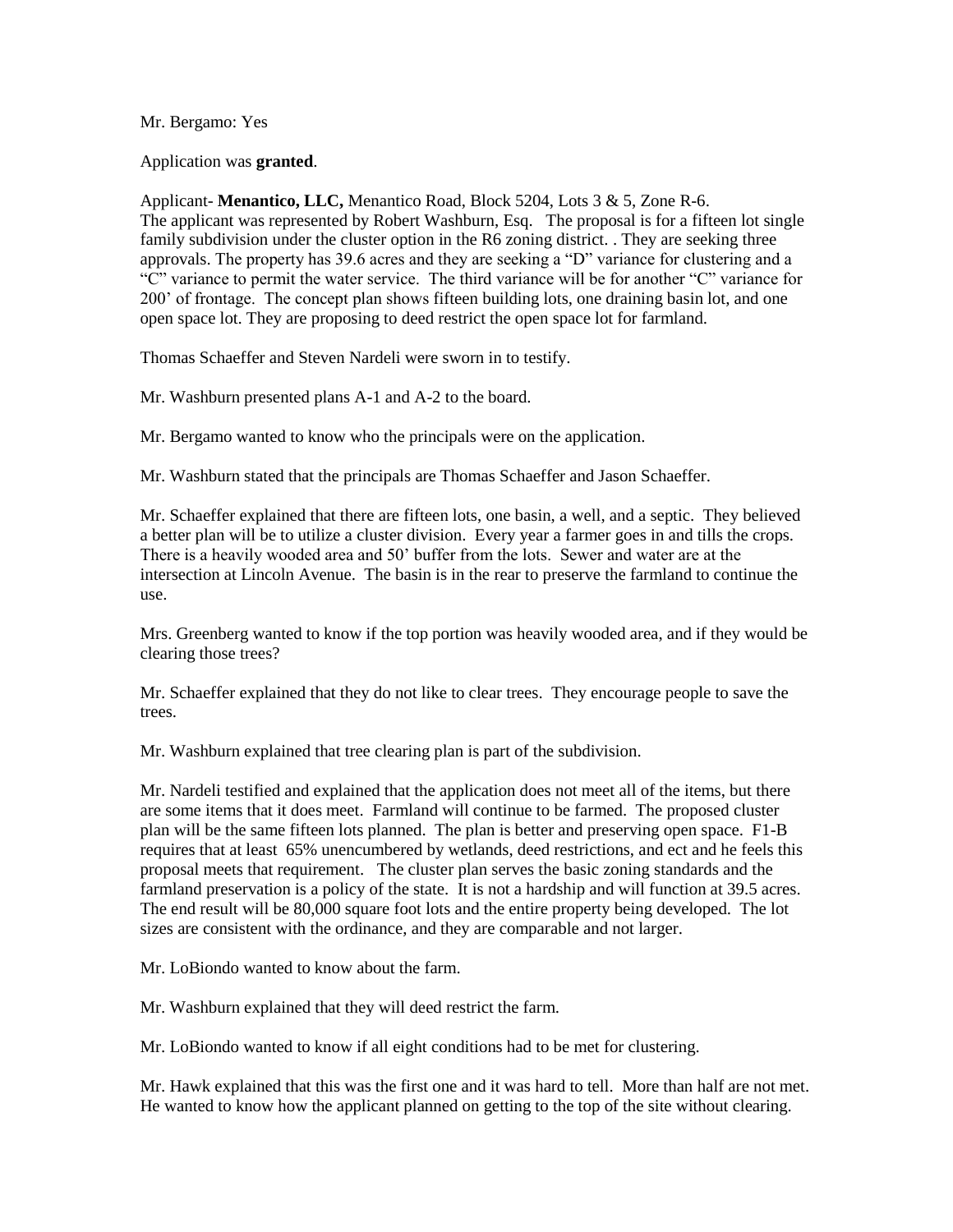Mr. Nardeli explained that the design is not done.

Mr. Finley wanted to know if this plan could change.

Mr. Washburn explained that they are requesting the variances, and will return with an engineered plan if approved.

Mr. Bergamo wanted to know if there were any soil or percolation tests done.

Mr. Nardeli explained that the previous projects had a lot of tests done.

Mr. Bergamo explained that the property could be unusable for the proposed uses because of clay.

Mr. Schaeffer explained that they fixed clay problems in the past.

Mr. Bennet Barfeld, Esq. represented James Starkey opposing the application. He wanted to know if the applicant has considered the effect on the neighbors. He wanted to know how they were going to connect the homes to the well.

Mr. Nardeli explained that there would be separate well for each home.

Mr. Barfeld wanted details on the drainage basin.

Mr. Nardeli explained that they have not done a complete design.

Mr. Barfeld wanted to know how the board could make an educated decision with no details.

Mr. DiDomenico explained that they were just there for the variances.

Mr. LoBiondo explained that there is a question about clearing the property and the basin, and they would be voting on something that they do not clearly understand.

Mr. Nardeli explained that the basin would work at ay location.

Mr. Bergamo explained that there might be more tree clearing to have the water drain the way they need it to.

Mr. Nardeli explained that it was not part of the design.

Mr. Bergamo explained that they are promising minimal clearing, and it might be more than that. The Zoning Board does not get a lot of residential subdivision applications of that type. They do not deal with what ifs or maybes.

Mr. Nardeli explained that the major advantage is farmland preservation.

Ms. Esther Bassetti is concerned with drainage, and she wanted to know if they were selling the farmland to a farmer. She was also concerned with wildlife.

Mr. Hawk explained that the preliminary stage will be part of a Major Subdivision.